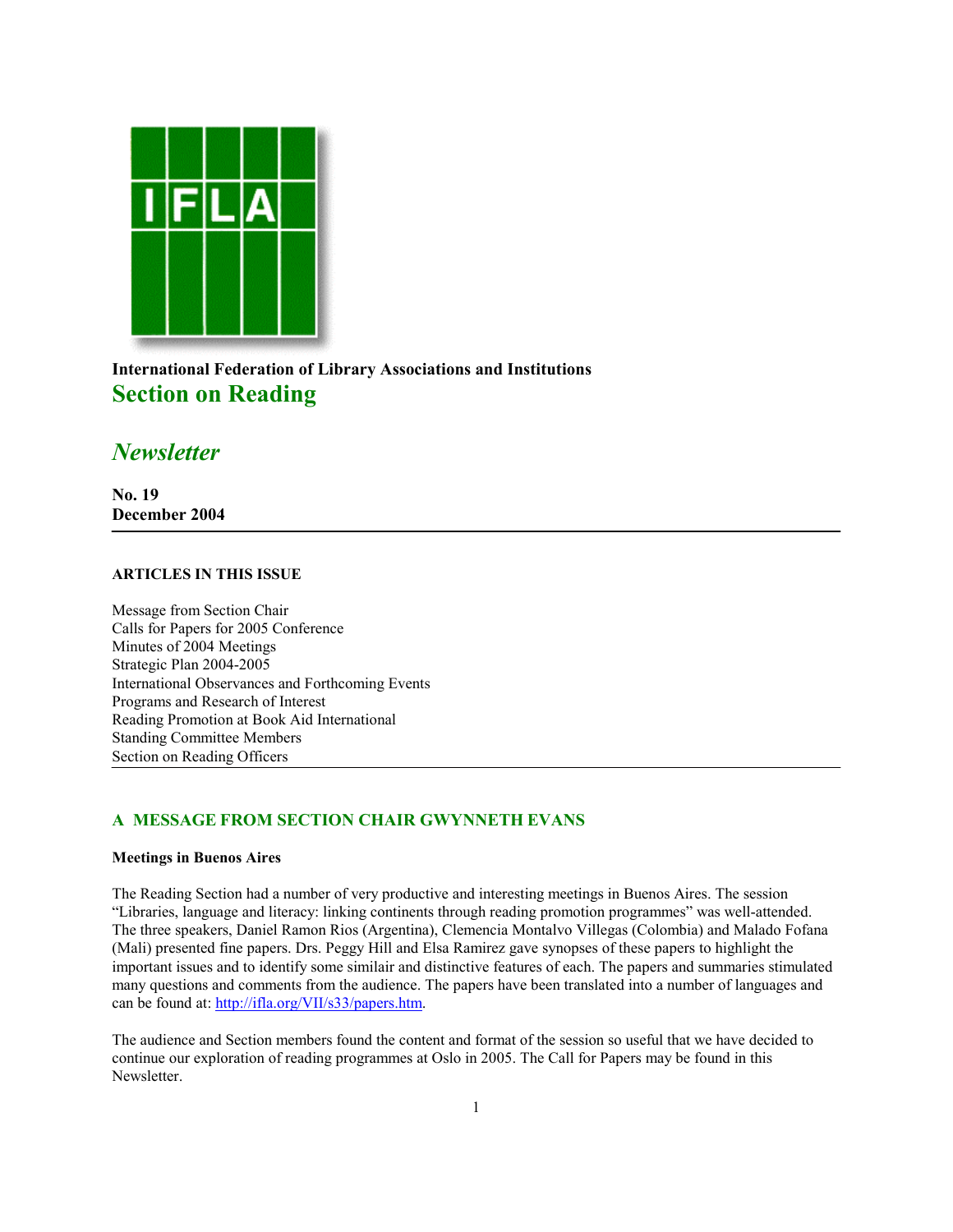The Section held an open meeting to discuss the possibility on research into the key factors that lead to effective, sustainable reading development and reading promotion programmes. The audience of about 35- 40 people from different sections and diverse parts of the world raised a number of important issues: training of staff, external evaluation, partnerships and knowledge of the community and culture were highlighted by participants.

Some of the Section members recognized that the 8 questions raised in the brochure: *Guidelines for Library-based Literacy Programs: Some Practical Suggestions* provide a key to discuss the factors for successful programmes, whether the programme is for women, young adults or a special group in the community.

In the first and second Standing Committee meetings of the Section, there were a number of visitors who contributed to the discussion and exchange. The first meeting was dedicated to a review of the Section's work over the past year; the second concentrated on the follow-up to the meeting on research and discussed the plans for Oslo. In order to highlight some of the decisions and plans, let me take each one in turn.

#### **The Importance of Partnerships**

The Section benefitted from the collaboration of the International Reading Association (IRA). Together, we printed and distributed the Guidelines in Spanish to a number of groups at conferences in Latin America. The financial support of the IRA allowed the Section to print and distribute the Guidelines in French. The Guidelines are on the website in a number of languages at: www.ifla.org/VII/s33/sr.htm, but we know that the brochures are helpful, especially in areas where the Internet is not common.

The Reading Section is continuing its partnership with the IRA, as we explore the possibility of developing and testing a methodology for learning more about the cultures of literacy that support a reading public.

#### **A Pre-Conference Satellite Meeting in Oslo, August 11-14, 2005**

Two sections, Reading and the School Libraries and Resource Centers, are jointly organizing a pre-conference meeting on the themes of Literacy and Information Literacy. One day will be dedicated to each of these important themes and the roles of libraries in advancing and supporting them. The session will also focus on the training needs of library staff who have responsibility for implementing programmes in these areas. The programme will be found on the following Web site: www.iasl-slo.org.

#### **Learning about Effective Library-based Literacy Programmes and Research**

The Section welcomes information on successful literacy and reading programmes for the website and for a brochure that the Section will develop based on the 8 questions (see above). We want to hear from you about these programmes and about research being conducted related to literacy and reading. Please contact Briony Train or myself, with your suggestions. Our e-mails are at the back of the Newsletter and Briony will have your recommendations, descriptions or links mounted on the website.

#### **A Handbook on Book Donations for Development**

One of the UNESCO staff members, Mauro Rosi, has written a handbook on book donations. They may be an important means of ensuring that libraries have appropriate materials for their users, based on the needs of the group. The manual was originally written and published in French. Culture et développement (www.culturedeveloppement.asso.fr) is responsible for distributing it.

#### The manual refers to the five links in the book chain

(www.unesco.org/culture/industries/book/html\_eng/formulation.shtml). It balances the need to develop an indigenous book industry and the importance of developing market demand within a country with the sending of appropriate books for development. The theory, management and application of good practices on the part of senders and receivers are all treated in this work.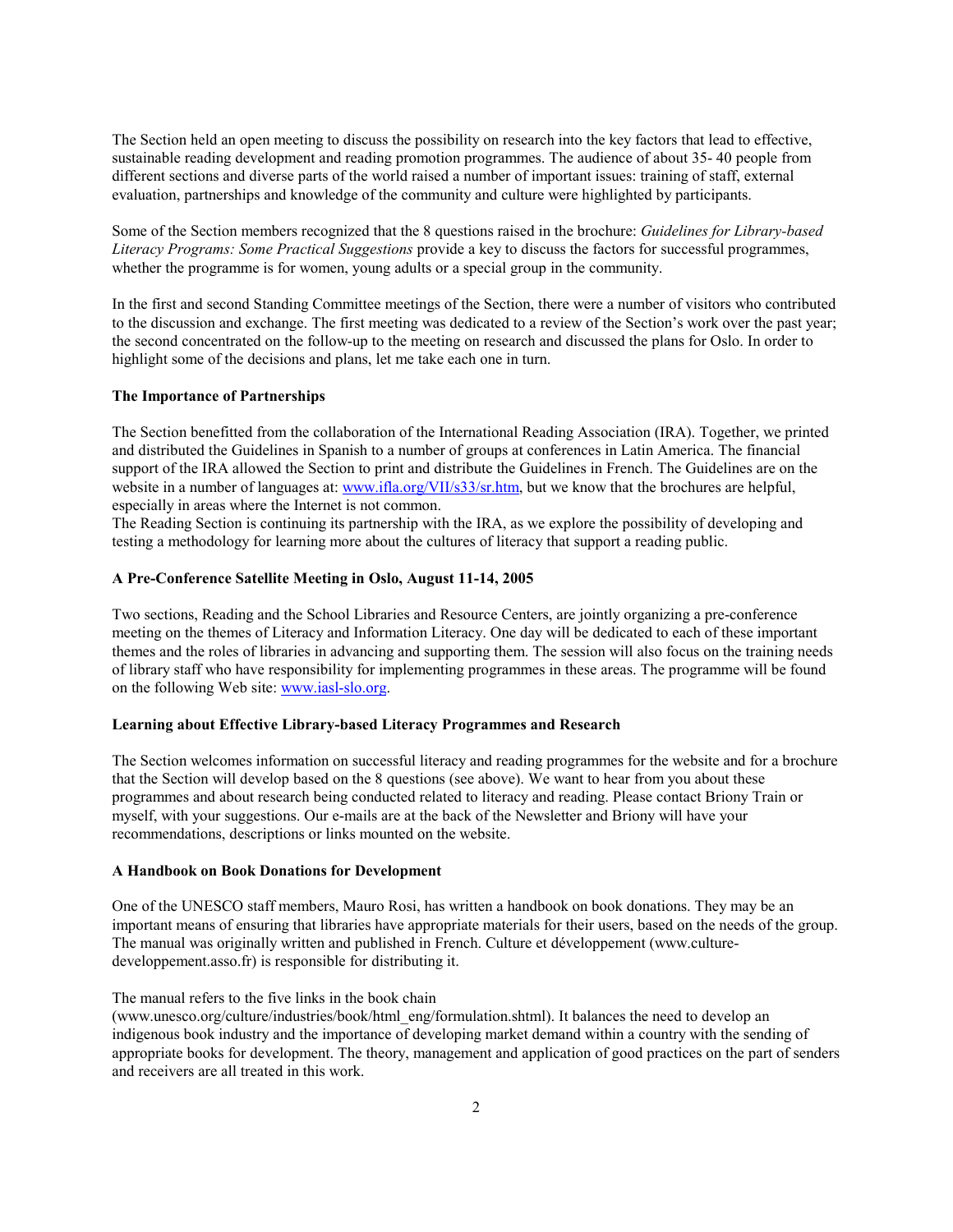CODE, a Canadian not-for-profit organization that works with literacy and library partners in the Caribbean and Africa, is responsible for the publishing and distribution of the English version. It is expected to be ready in the spring of 2005.

#### **The Joy of Reading and National Celebrations**

The Reading Section discussed a draft of an International Calendar that identifies the major literacy and reading anniversaries at the international, regional and national levels. The draft was presented by Maureen White, who coordinated this project and developed the first draft. The Section invites everyone with information to promote on their national celebrations to write Briony so she may make a link to the Section's Web site and also send it on to Maureen for the Calendar.

### **Membership in the Section**

Literacy and reading are practices that form the foundation of all of IFLA's programmes and activities. In this sense, some may question the need for a Section which takes as its priorities and its focus the following elements: research, policy, publication, dissemination, exchange and professional development related to these subjects for all groups served by libraries and by their partners in the information, publishing and educational sectors.

Governments around the world are putting strong emphasis on increasing the skills, behaviours and approaches of individuals who develop, practice and enjoy reading. If librarians are going to assume leadership in these areas and gain visibility within their communities for supporting literacy and reading in innovative ways, they will benefit from joining the Reading Section. Its members have knowledge, expertise and experience working not only with children but adults, in formal and informal settings, and in city and rural environments. You will certainly have an opportunity to learn and to participate. Join the Section and also ask to be nominated to the Standing Committee by your institution or library association (one or both of them may be a member with voting privileges). If you are interested in serving on the Standing Committee, you must be nominated by one qualified voting member. The deadline for the receipt of the nomination at IFLA Headquarters is **February 5, 2005**. The length of term is four years and a member may be re-nominated for a second consecutive term.

Hope to see you in Oslo! Gwynneth Evans

## **CALL FOR PAPERS**

**71stIFLA General Conference, Oslo, Norway 14-18 August, 2005**

The IFLA Reading Section is hosting an open session in Oslo. The Section wishes to pursue its discussion of the characteristics that make for sustainable, successful reading programmes that have a positive impact on the participants.

#### **Theme and objectives**

The general theme for the session is 'Libraries, literacy and partnership: voyages and discoveries.' This broad theme is linked to the overall conference theme 'Libraries: a voyage of discovery', and to IFLA President Kay Raseroka's theme of 'Libraries for lifelong literacy'.

The objective for our session is to demonstrate how we work actively with other agencies in the development, management and evaluation of our reading programmes. Those making proposals are urged to give special attention to the role of partnerships, training and evaluation, as you answer the questions listed below.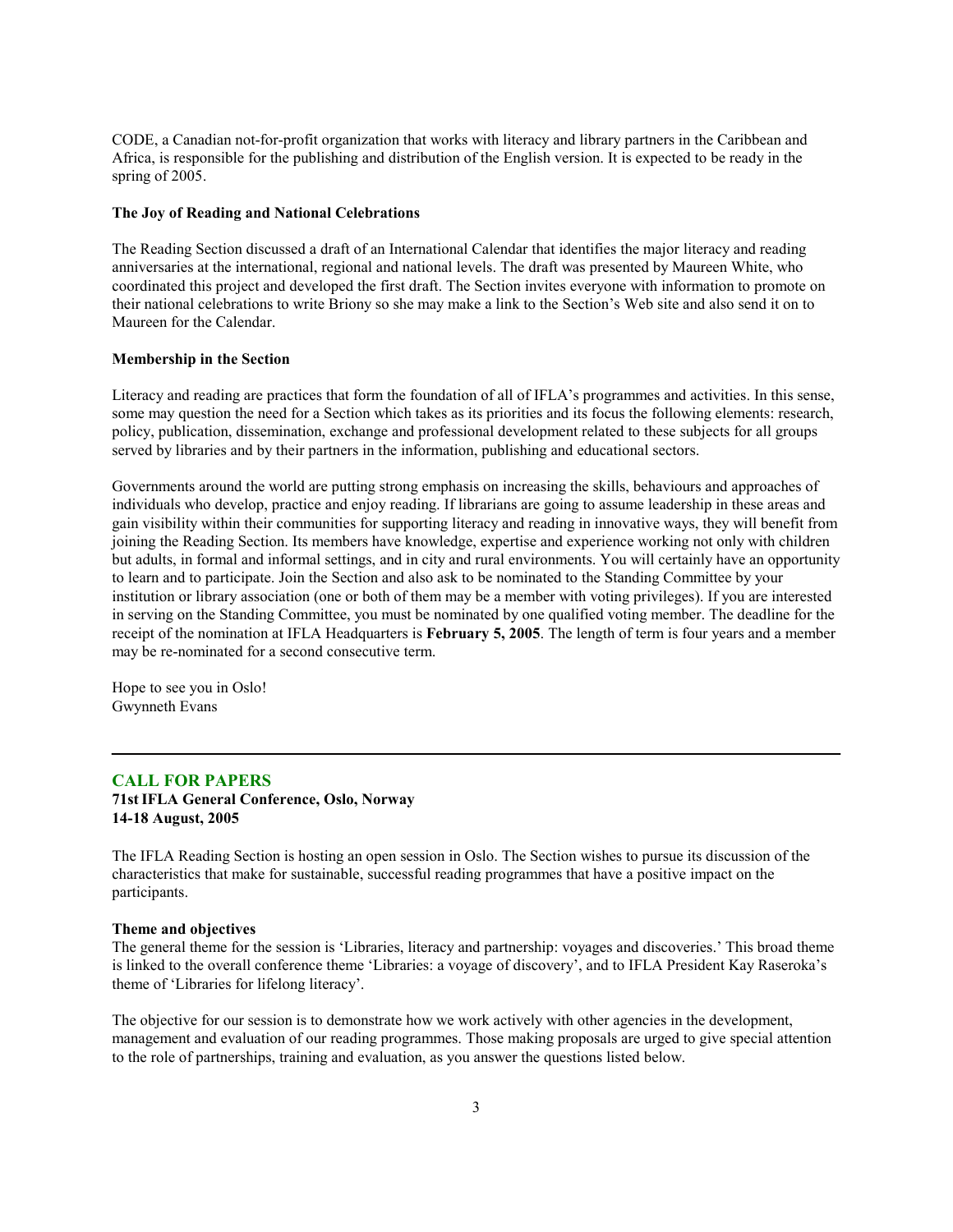#### **Topics for papers**

We would like to hear from community or region-based reading programmes that have been in place for some time, and we ask speakers to consider the following questions, raised in the Section's *Guidelines for Library-based Literacy Programs: Some Practical Suggestions*, when planning presentations:

- 1 Who is our audience?
- 2 How do we start planning and developing community cooperation?
- 3 Who are our potential partners?
- 4 What materials are needed and how do we choose them?
- 5 How do we train our staff?
- 6 How do we promote our literacy program?
- 7 How can we tell if we are successful?
- 8 How do we keep our program going?

During the session a panel of experts will discuss the programmes presented, in order to share knowledge and to consider further work of this kind.

#### **How to submit a proposal**

Proposals (300-500 words) should be sent to the address below, by **Thursday 30th December 2004**. Three papers will be selected. Final papers must not exceed 20 minutes in length when read aloud.

Briony Train Lecturer Department of Information Studies University of Sheffield Regent Court 211 Portobello Street Sheffield S1 4DP UK **Email:** b.train@sheffield.ac.uk **Fax:** +44 114 278 0300

#### **Schedule**

| $\bullet$ | 30 December 2004 | Deadline to submit proposals     |
|-----------|------------------|----------------------------------|
| $\bullet$ | 28 January 2005  | Notification of acceptance       |
| $\bullet$ | 27 May 2005      | Deadline to submit final papers. |

## **The Call for Papers is also available on the Section on Reading Web site at <www.ifla.org/VII/s33/index.htm#Conferences> and on the "What's new?" section of IFLAnet at**

## **<www.ifla.org/whatsnew/new.htm>. The text is available in English, German, Spanish and Russian.**

Regrettably, we are not in a position to provide financial support, but a formal invitation will be issued to the authors of accepted papers. Papers must be submitted in one of the five official IFLA languages (English, French, German, Russian, Spanish).

Papers not selected for the open session may be considered for one or more of the following:

- ♣ Inclusion in a Reading Section brochure of reading promotion case studies of good practice
- ♣ Inclusion in the Reading Section newsletter
- ♣ A poster session (once you have heard the results of the review committee, please follow the instructions about submitting a proposal, available at <http://www.ifla.org/IV/ifla71/call-poster-pr2005.htm>).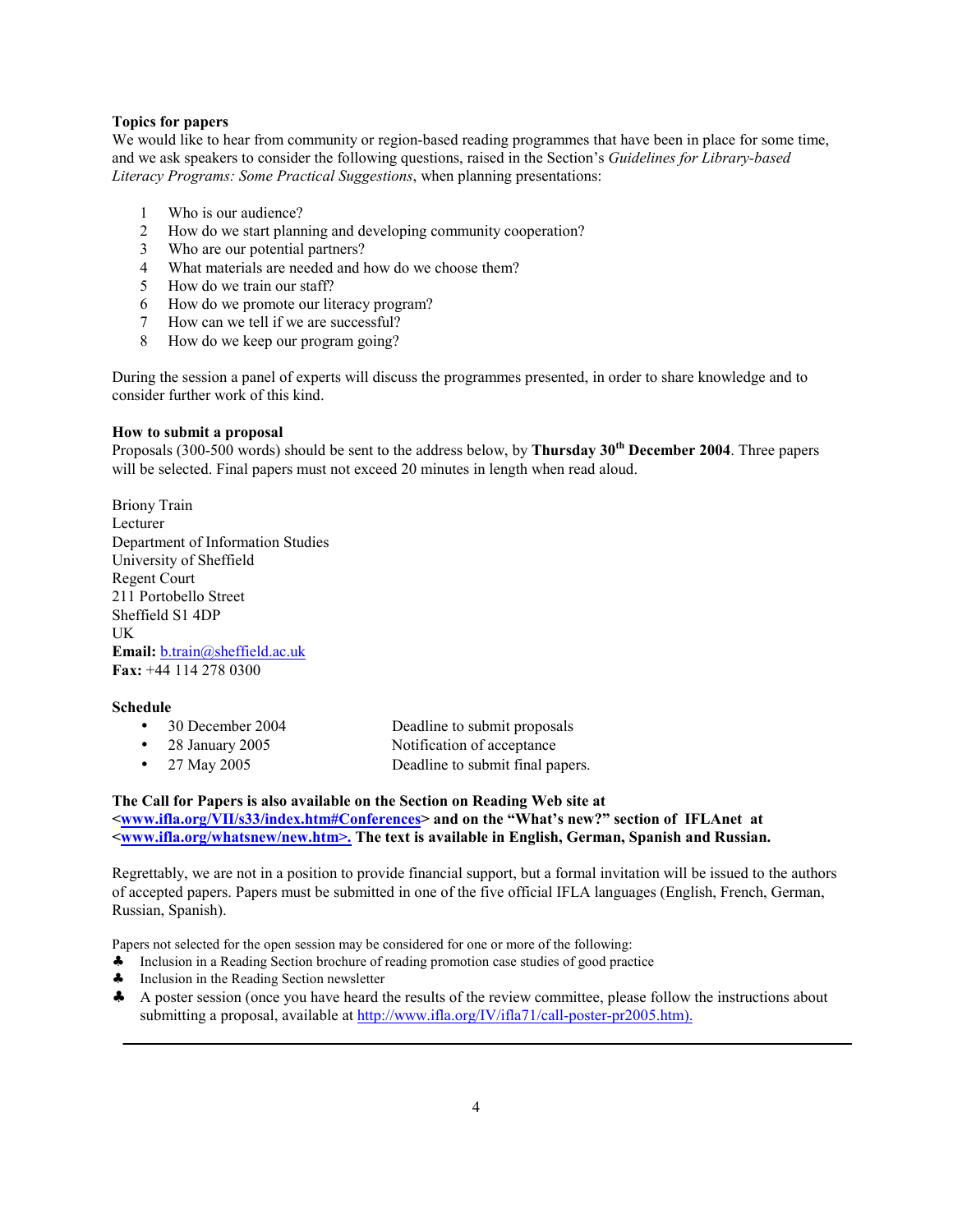## **SECTION ON READING MINUTES OF THE FIRST MEETING OF THE STANDING COMMITTEE Buenos Aires, 22nd August 2004**

### **Present:**

*Standing Committee Members:* John Cole, Jeremie Desjardins, Marietou Diongue Diop, Gwynneth Evans, Ivar Haug, Martine Jan, Briony Train, Maureen White, Alec Williams.

*Associate Members:* Siti Aishah Sheik Kadir.

*Other visitors:* Danielle Bouhajeb, Pensri Guaysuwan, Clemencia Montalvo, Marina Novikova, José Palacios, Maria Vedenyapina, Barry Wiebenga,

## **1. Introduction of Members, and apologies for absence:**

Gwynneth Evans welcomed all participants, who briefly introduced themselves. Apologies had been received from: Robert Sarjant (UK), Cynthia Lombardo (USA), Thomas Quigley (Canada), Elke Dreisbach (Germany), Valeria Stelmakh (Russia) and Catharina Stenberg (Sweden).

#### **2. Approval of the Agenda:**

The agenda, as printed in Newsletter No. 18 (August 2004), was approved.

#### **3. Approval of the Minutes (Berlin Conference, August 2003):**

The minutes were approved (*Proposed:* John Cole, *Seconded:* Briony Train)

#### **4. Review of the Strategic Plan (see Newsletter No. 18):**

After some preliminary remarks *(below)*, Gwynneth Evans gave a full and comprehensive review of the Strategic Plan, inviting contributions from other members in the process. This review included coverage of all subsequent agenda items such as 5, 6 and 7 *(Reports)*, 8 *(Programme for Buenos Aires)*, 9 *(Planning Session for International Research)*, 10 (*UN Decade of Literacy)* and 11 (*Pre-Conference in Oslo)*.

## **Initial Remarks**:

a) Gwynneth Evans reported from the CB Meeting that our section now has 79 members *(as at September 2003)*. The section's funding is actually based on a notional 80 members, allowing us increased money that has assisted publication of the *Guidelines* in French.

b) Gwynneth noted Jesus Lau's coming workshop session (Session 114, Wednesday) on the Information Literacy Guidelines; she urged Reading Section members to attend.

c) Gwynneth also noted Session 72 *(Information Literacy and Lifelong Learning)*, which she proposed to attend on behalf of the Reading Section.

d) Finally, Gwynneth noted the Reading Section's own programme - the Division VII Joint Meeting (No. 74), at which Briony Train would speak, the Open Session (No. 152), and the Research Meeting (No. 161).

*Review of the Strategic Plan (numbered references are to paragraphs in the plan - see Newsletter 18):* e) (1.1) *Library-based Literacy Programs: some practical suggestions* is now available in the following languages, and those named are thanked for their assistance in translation: French *(Martine Jan)*, Spanish *Elsa Ramirez)*, German *(Elke Dreisbach)*, Malay *(Siti Aishah)*. A Russian translation is in progress, thanks to Maria Vedenyapina. Gwynneth Evans noted the new Children's and Young Adults Section Guidelines, and asked members to consider how our guidelines could be integrated with these. She also asked members to 'test out' the value of our guidelines in their working situations.

f) (1.2) Gwynneth Evans thanked John Cole for continuing to highlight the Reading Section in his work with the Center for the Book, and with the International Reading Association - both of which assist the Section's contribution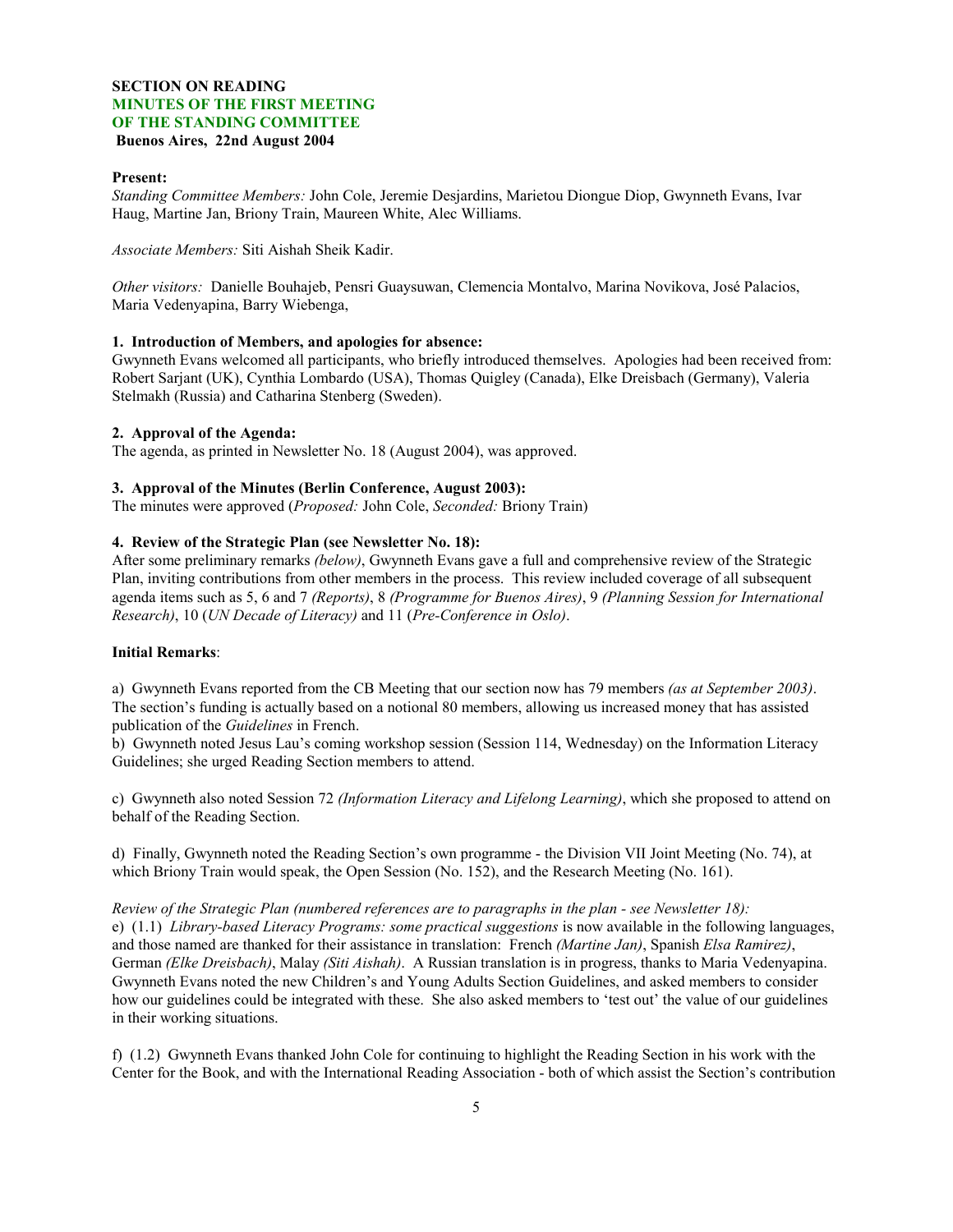#### to the UNESCO Decade of Literacy (2003 - 2012).

g) (1.3) Reading Centers are now open in many different regions of Russia, supported by the Open Society Institute. 'Renaissance Money' has recently funded five new reading centers. It is hoped that a further five more Centers will be opened next year, with a further five the following year. Further money has enabled an 'Out of School Reading' Project, through which 65 new children's book titles have been published. School libraries are co-operating with public libraries over this project, which also involves support from the British Council, and from local newspapers.

#### h) *Report on work in South Africa, by John Cole*

The Center for the Book organised a trip by US literacy workers to South Africa, to visit the three-year old Center for the Book there, in Capetown. Its main role is to promote literacy, and eleven languages are involved. The trip also included visits to schools and libraries at all levels, and a visit to the National Library in Pretoria, to hear a presentation on 'The Digital Divide'. A visit to a large urban library in Johannesburg included a talk on its outreach programmes, and an opportunity to meet broadcasting agencies, who have an interest in promoting literacy (e.g. through a South African edition of *Sesame Street*). Someone from the South African Center for the Book will be visiting the USA in the near future.

#### i) *Report on work in Malaysia, by Siti Aishah*

[The National Library of Malaysia now has a database - 'i baca' - about reading promotion activities \(see http:/](http://ibaca.pnm.my)/ibaca.pnm.my). Siti also showed a children's annotated bibliography (included on the website above), and mentioned the Malaysian National Reading Month in July. A 'My Favourite Read' project has used many celebrities to promote reading, sharing their favourite books. There had also been a National Reading Summit (at which Gwynneth Evans had spoken), and a National Storytelling Conference. A Reading Promotion Committee oversees all these activities, and has set up book donation programmes to help prisoners, orphanages, drug addict centres, and other disadvantaged groups. Finally, Siti showed copies of a CD with a 'National Reading Song', recorded by wellknown Malaysian singers.

#### j) *Report on the International Reading Association, by Jose Palacios*

Jose mentioned the work of the IRA, and its website (www.ira.org). This represented a bank of resources and connections, and he encouraged liaison between projects such as the ones in Malaysia, to ensure the fullest coverage of worldwide reading activities.

#### k) *Report on work in Senegal, by Marietou Diongue Diop*

Over the last three years, there has been a major drive to promote reading - especially in prisons and in hospitals. The main focus is to involve local writers, visiting children in hospital, for example, reading with them, and encouraging their own writing. Many librarians are helping on a volunteer basis. Donations from local francophone organisations have added to the initial donations collected locally.

The second part of the project relates specifically to women in prison (this is a key issue, due to problems arising from polygamy, for example). Female writers have visited women in prison, and their discussions have begun with reading but extended into more general areas of support. Collections of books are sent beforehand, and are available for the women to read afterwards. One of the earlier problems with this project is that different Government Ministers are involved; now, thanks to the intervention of the Minister for Culture, different strands are being brought together, and an important 're-structuring of responsibility' is taking place, which will clarify direction. To sustain the project, four novels have been chosen - these will be recorded (in several national languages) and distributed to non-readers.

Marietou's post has now changed - she is no longer Director of the Book Project - and there is considerable uncertainty about her future role.

## l) *Report on Latin America, by Clemencia Montalvo*

Clemencia Montalvo reported on her work at a Centre for Reading Promotion, which involved 21 Latin American countries. A meeting of experts from the partner countries had recently been held to assess progress - this was especially needed as achievements had not always been recorded in the past. Clemencia was interested in learning about the Reading Policies of different countries, to avoid 're-inventing the wheel'. Next year, a new programme ('Eliminator'), would be looked at by all 21 countries, plus Spain and Portugal. UNESCO is very much 'the mother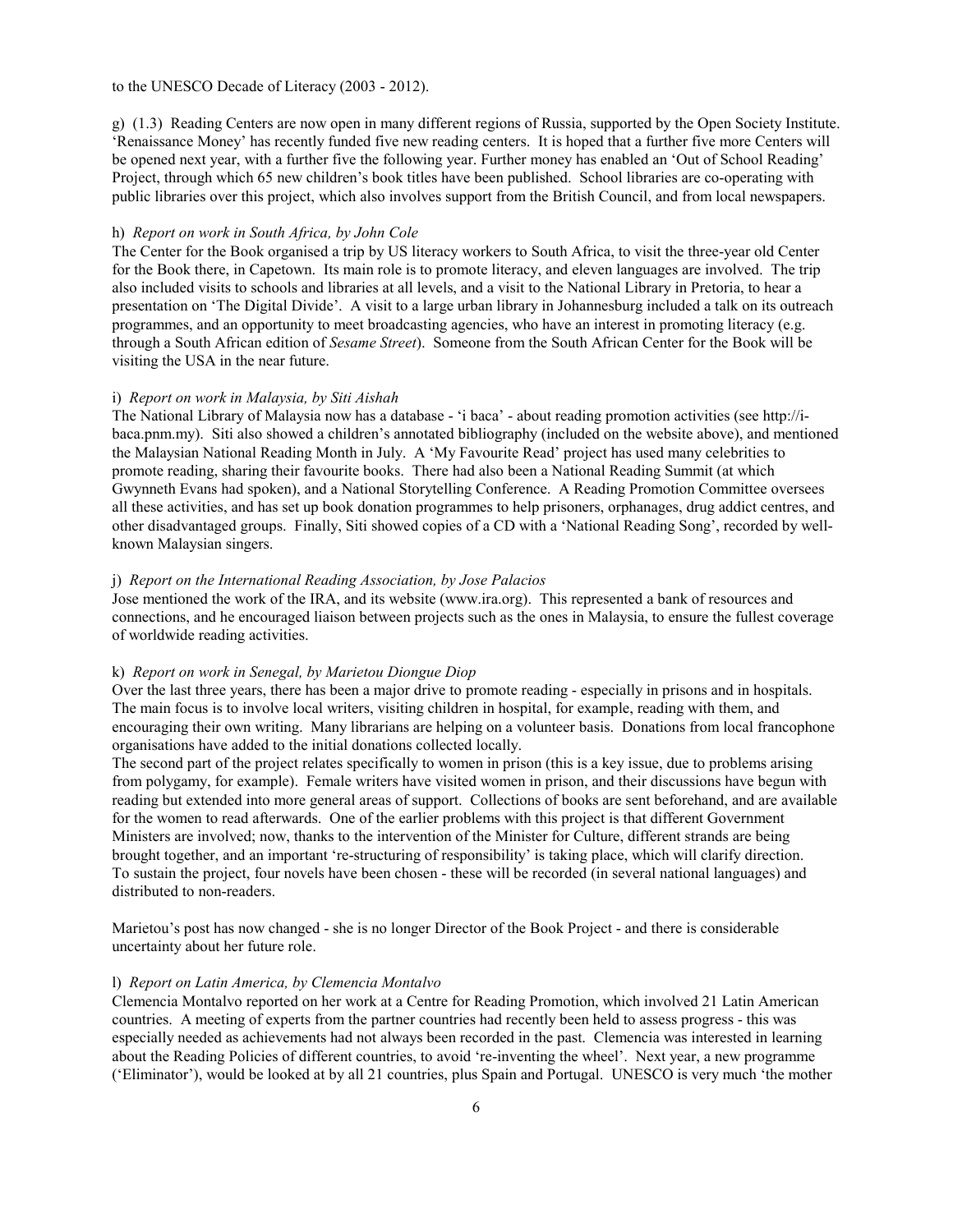and father' of this programme, helping to encourage the infrastructure, and the WSIS summit will also be of importance. Clemencia asked any members who knew of appropriate websites, to pass them on to her.

#### m) *Report on Europe, by Barry Wiebenga*

Barry Wiebenga reported briefly on the European platform for reading promotion, 'Eu-read' (see www.euread.com/categories.html). Hosted in the Netherlands, this site includes partners from several European countries, sets out a manifesto for reading promotion, and collects news of initiatives.

n) (1.4) Briony Train reported on the Reading Section's website. The organisation had been re-organised, to display a lot more current information, with re-organisation of past information as archive material. There were many new links now, to other organisations' sites - but Briony welcomed more suggestions for links. Briony also invited feedback from members on the site - does it meet their needs? The text of the Guidelines document is on the website, now in seven languages; Briony requested that the Russian translation, currently being done, should reach her as a pdf file. Extra pages on the site now include past conference papers, though Briony noted that due to IFLA guidelines, there were limits on some features the site could have. Finally, Briony reported that the French language group was producing a CD-ROM of translated previous conference papers. Gwynneth Evans thanked Briony for all her recent work on the website.

o) (2.1) Maureen White reported progress on the list of 'Reading Celebrations' - she showed a draft list, prepared with the help of a student, and asked for members to look through it and provide any additions. Briony Train would ask Maureen White to provide an explanatory note about the list, including what type of contributions were sought, and an email address for contributors; she would also seek a 'Word' format copy of the list. Briony would forward this copy, and accompanying text, to section members and others present at meetings, asking them to add any new events; *the deadline for this would be 1st November 2004.*

Finally, Briony would then put this augmented version on the section's website, and would email the IFLA-L listserv with this text and link, to ask for further contributions.

John Cole thanked Maureen for her work, and reinforced that celebrations for *all* ages should be included, and added to the many children's events on the list.

Pensri Guaysuwan mentioned a Sri Lankan event for possible inclusion - to be held in Columbo from 3rd to 5th November 2004; she would be providing more information at a poster session. She also mentioned a UNESCOsupported Thailand project regarding school libraries, to be held from 18th to 20th October 2004.

p) (2.4) Gwynneth Evans reported on a meeting with Ann Clyde of the School Libraries Section, in connection with a joint proposal for the Pre-Conference at Oslo in 2005. The proposal would also involve the Information Literacy Section, and the Continuing Professional Development and Workplace Learning Section. The proposed theme was to be: *Literacies in the 21st Century*. Day 1 would have a general Literacy theme, involving a keynote speaker, then group work. Day 2 would look at Information Literacy, with work on the IFLA Information Literacy document. Day 3 would involve working with the CPD & WL Section, looking at applying the conclusions locally, and the competencies required. Gwynneth asked anyone who wanted to become involved in the Pre-Conference to get in touch with her.

q) (2.5) John Cole agreed to look into the status of the 'Reading Handbook' proposal.

r) (3) Briony would send out a template for contributions to the website.

s) (4) Gwynneth Evans had looked at other sections' brochures. She found them very 'generic' in character, and suggested that the Reading Section revise its brochure, offering it in various languages.

#### **5. Close**

There being no other business, the meeting closed, and members joined together in a nearby restaurant for an informal lunch.

*Alec Williams September 2004*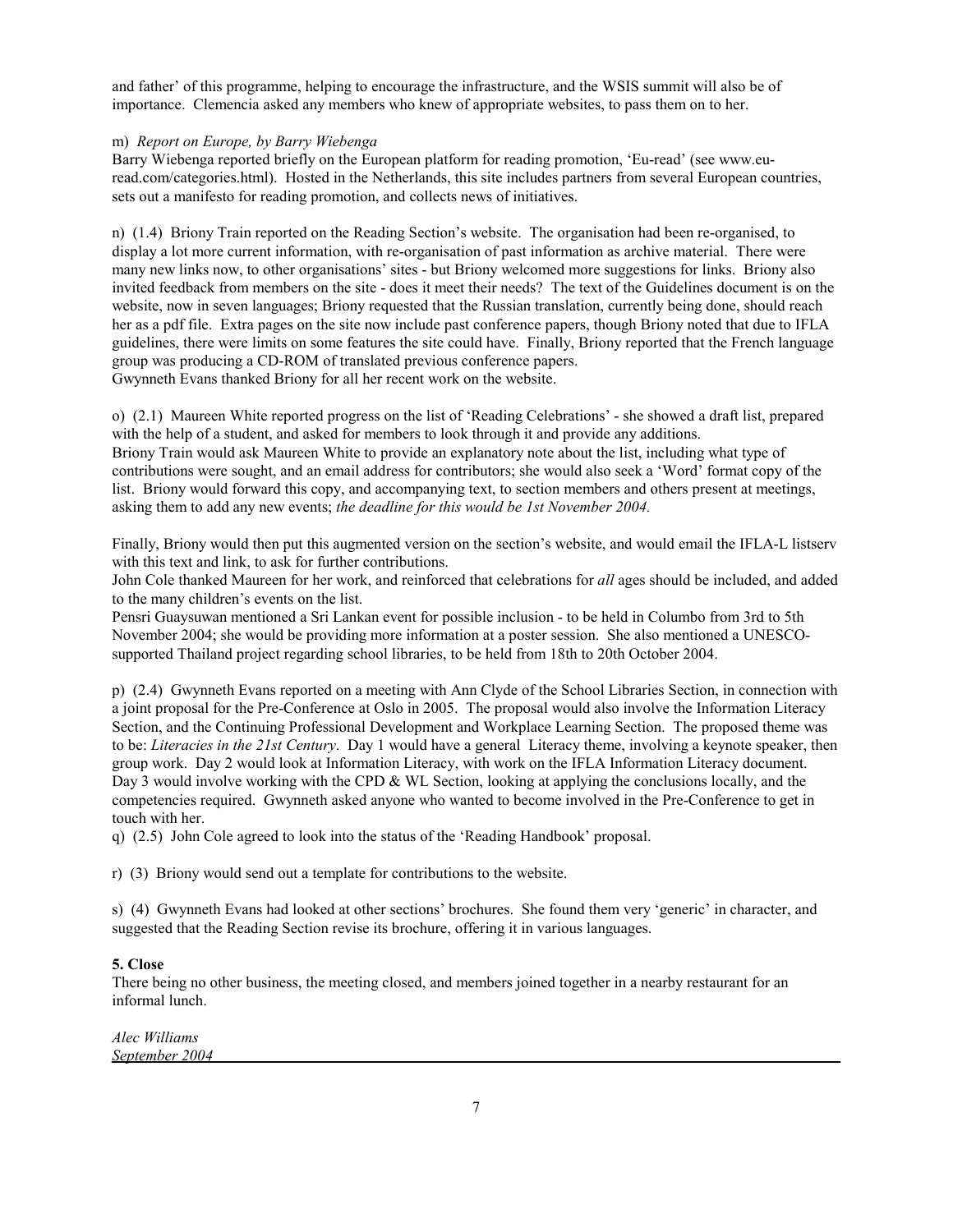## **SECTION ON READING MINUTES OF THE SECOND MEETING OF THE STANDING COMMITTEE Buenos Aires, 28th August 2004**

#### **Present:**

*Standing Committee Members:* John Cole, Marietou Diongue Diop, Gwynneth Evans, Ivar Haug, Martine Jan, Briony Train, Alec Williams.

*Associate Members:* Siti Aishah Sheik Kadir, Elsa Ramirez.

*Other visitors:* Corrado Di Tillio (Italy), Adele Fasick (USA), Annick Guinery (France), Grace Kempster (UK), Sibongiseni Mbongwe (South Africa), Jacob Moelenyane (Botswana), Clemencia Montalvo (Colombia), Genevieve Patte (France).

#### **1. Introduction of Members, and apologies for absence:**

Gwynneth Evans welcomed all participants, who briefly introduced themselves. Apologies had been received from: Robert Sarjant (UK), Maureen White (USA), Cynthia Lombardo (USA), Thomas Quigley (Canada), Elke Dreisbach (Germany), Valeria Stelmakh (Russia), Jeremie Desjardins (France) and Catharina Stenberg (Sweden).

#### **2. Debriefings from Conference meetings:**

## a) *Joint Division VII Meeting, 23rd August:*

Briony Train reported on her contribution to this meeting. She felt the paper had been well received, but expressed concern that it was the only paper focussing purely on 'literacy'; most of the other papers had taken 'information literacy' as their theme. John Cole congratulated Briony on her paper; he felt that any information literacy emphasis had been coincidental rather than deliberate.

#### b) *Reading Section Open Session, 27th August:*

Siti Aishah, Genevieve Patte and Martine Jan all congratulated the section on its Open Session; Martine herself 'had heard nothing but good about it' from other delegates. Alec Williams commented on the useful summaries, and added that approximately 195 people had attended. Briony Train commented that the final line-up of only three speakers was fortunate; she recommended that a maximum of three speakers should be chosen in any future two-hour sessions. Comments were made about poor use of PowerPoint (e.g. too much text, at too small a size), and it was agreed to stress this further, in future briefs for speakers.

Gwynneth Evans thanked Briony Train, Elsa Ramirez and Jeremie Desjardins for their work in organising the session, including the difficult task of selecting from the initial 34 papers submitted.

There was discussion about which of the papers to suggest as an article in the IFLA Journal; after a vote amongst section members, it was agreed that Clemencia Montalvo's paper be suggested for publication.

#### c) *Research Session, 27th August:*

John Cole commented on the difficulties during the early part of the session, but agreed it had been a useful meeting. He mentioned again his proposal for a new brochure, to complement the existing Guidelines brochure, featuring a small number of reading promotion case studies. There was a brief discussion on the format of the existing Guidelines, which it was agreed were satisfactory. Grace Kempster suggested that the IFLA call for 'Success Stories' in connection with the WSIS summit may provide a possible format - and potential content.

There was discussion on the importance of evaluation, which members thought was a key point from the meeting. Jose Palacios's IRA research proposal was once again noted.

Gwynneth Evans's colleague, Ann Curry, was thanked for her work in facilitating the early part of the session.

#### **3. Programme for Oslo, 2005:**

## a) *Pre-Conference*

Gwynneth reminded members of the provisional details for our joint Pre-Conference in Oslo. It would be from 12th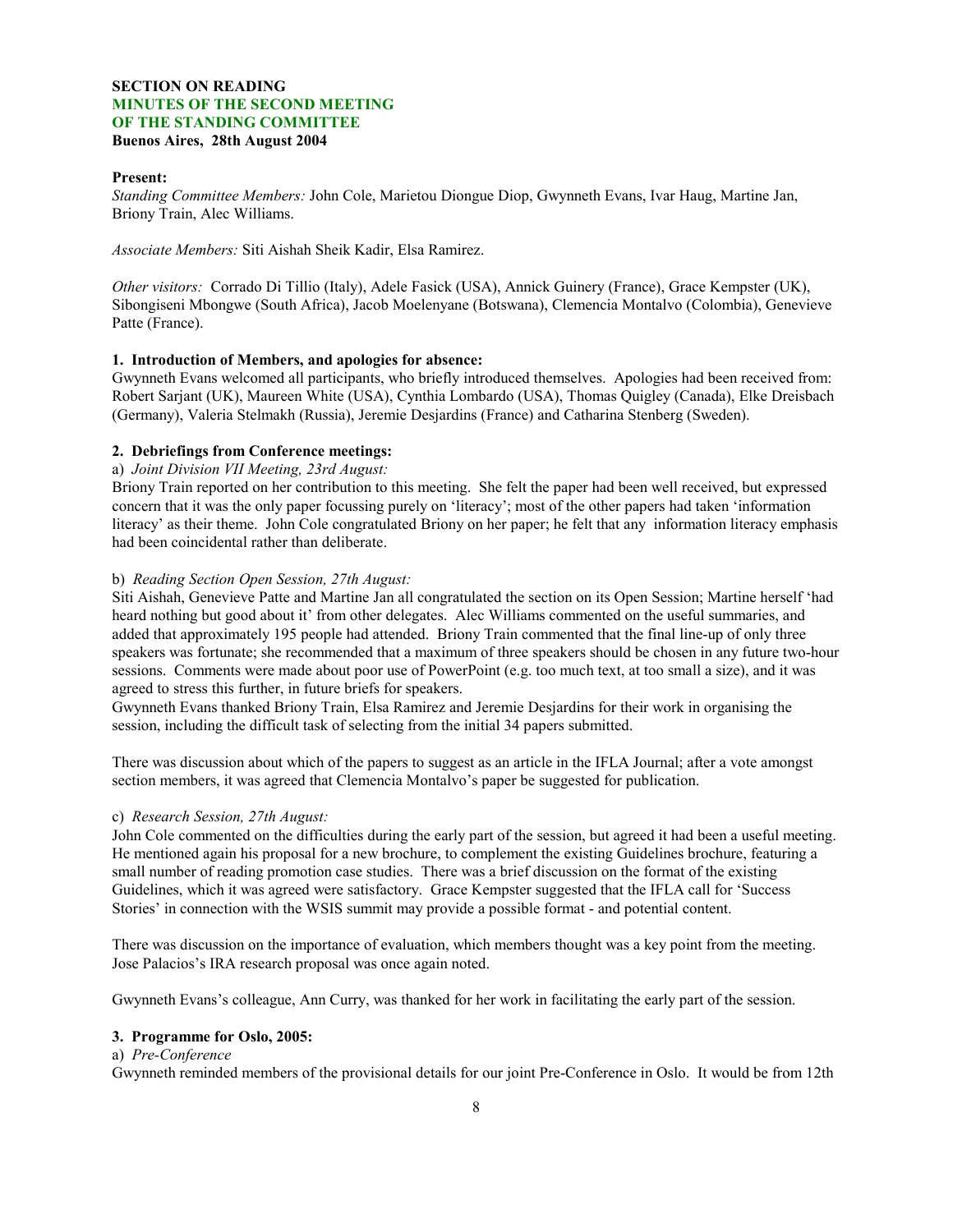to 14th August, would run for 2.5 days in all, and be held jointly with the School Libraries and Resource Centres Section (with additional input from the CPD & WL Section). The theme would be 'Literacies for the 21st Century', and the draft programme was as follows:

- Day 1 Theme: Literacy. Kay Raseroka has been approached as keynote speaker.

- Day 2 Theme: Information Literacy. Speaker TBC, plus case studies.
- Day 3 Theme: Training for Library Programmes. Involvement of CPD & WL Section.

The main contact in the partnership would be Ann Clyde, who would be the overall Chair, and would produce the programme. Gwynneth had agreed to work on links with IFLA, meals, cultural elements, etc.

Gwynneth Evans and Ann Clyde had met with Kay Raseroka and Aex Byrne, to ask:

- if our theme was appropriate (KR and AB had welcomed this)

- if Kay Raseroka would speak (she is currently considering this), *and*

- if there are any other IFLA documents that could be used in the course of workshop sessions.

Gwynneth Evans asked for names of those who would take a role in planning the Pre-Conference. Ivar Haug, John Cole, and Alec Williams offered to be involved.

b) *Conference Sessions:*

Topics suggested for our section's sessions included: 'Reading Promotion Partnerships', and 'Looking to the Future'. Asked who would be willing to contribute to the planning of the sessions, Jeremie Desjardins, Elsa Ramirez, Clemencia Montalvo, Martine Jan and Briony Train offered to be involved. Corrado Di Tillio offered to provide input from Italy, and Grace Kempster offered contacts for German and Russian items.

John Cole suggested that if 'partnerships' were to be the theme (picking up on Alex Byrne's upcoming Presidential theme), it would be useful to target specific partners as speakers, in addition to any proposed call for papers.

Grace Kempster asked if the 2005 Gothenburg Book Fair could provide a potential sponsor for either the Conference sessions or the Pre-Conference event.

### **4. Development of Section Priorities, 2004 - 2005:**

This had largely been covered by the survey of the Strategic Plan in the first meeting (22nd August), and by other discussion during the present meeting.

#### **5. Possible links with other sections:**

Gwynneth Evans asked members for suggestions of other organisations with whom the Reading Section could link. Suggestions included:

- CERLAC
- Joie par les Livres
- SADEC (Couth African Development Community)
- International Reading Association (IRA)
- International Board on Books for Young People (IBBY)
- Book Aid International.

### **6. Section projects:**

There was discussion on the development of a database of reading promotion case studies, that could contribute towards the proposed new brochure (see 2c, above). Gwynneth Evans asked if a template should be devised for entries, and after discussion it was agreed that the 'eight questions' structure of the first brochure would provide such a template in itself. Members of the sections agreed to seek potential projects from their own geographical areas.

### **7. Reports from members:**

a) *Martine Jan*

Martine Jan commented on her work with the 'bibliobus' libraries, and was interested to hear more about the African experience of this.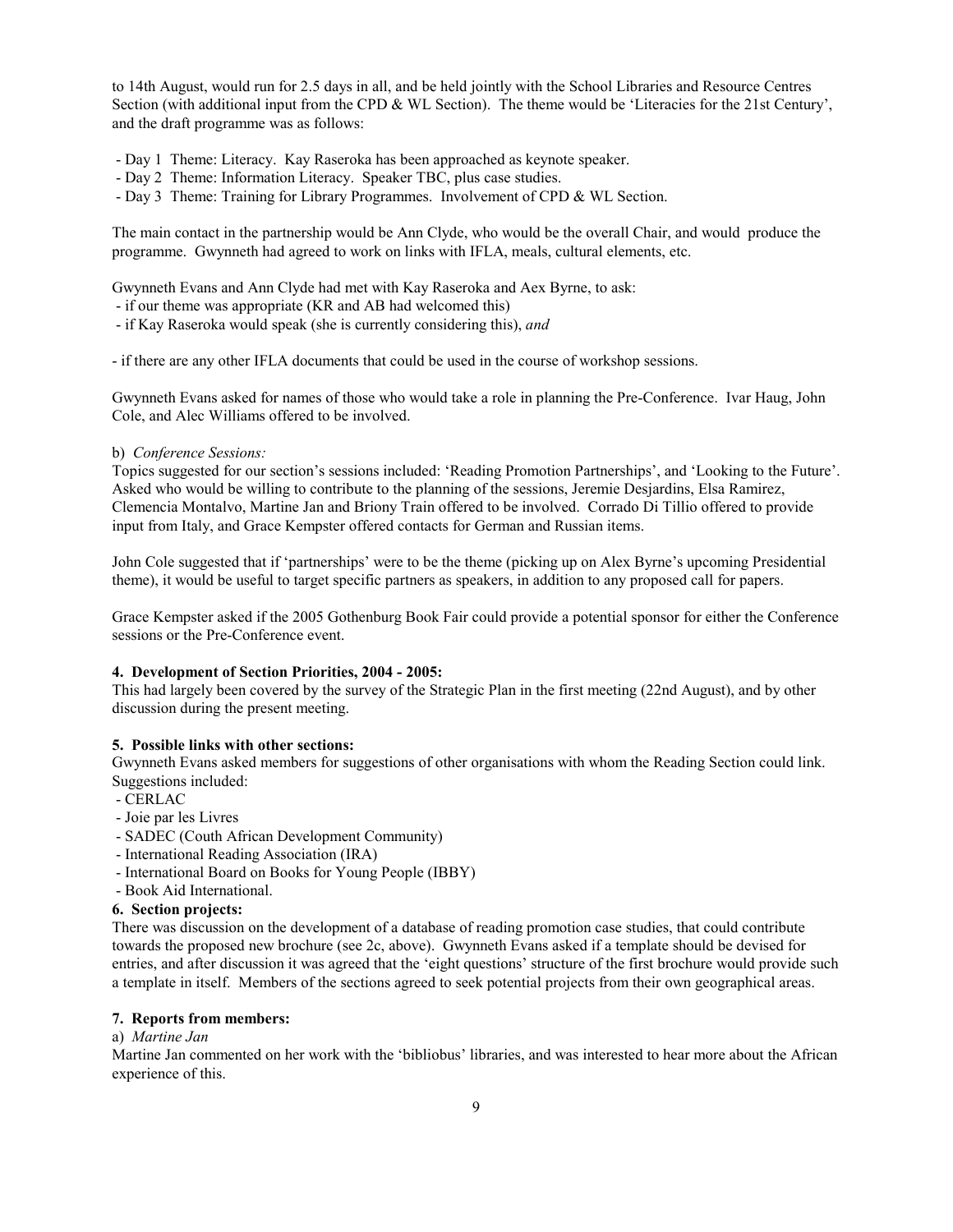#### b) *Marietou Diongue Diop*

Marietou outlined the difficult situation regarding her post (she is fighting a proposed dismissal). Members expressed sympathy and support, and Gwynneth Evans confirmed that Marietou would still be very welcome to stay as a reading section member.

#### c) *Gwynneth Evans*

Gwynneth mentioned the *Media Awareness Network*, a Canadian project in which she is involved, whose work included work ensuring internet safety for young people, using suggestions from young people themselves.

#### d) *Briony Train*

Briony gave a brief report from her attendance at the recent Information Co-ordinators meeting, and mentioned the following points:

i) Our section's choice of paper for publication needs to be done within a week. *(Our choice - see 2b above - has since been submitted)*

ii) Terry Kuny is now assisting Sophie Felfoldi with the IFLA website, so progress should be faster.

iii) The IFLA website gets an average of 58,000 hits a month.

iv) Could members look at the reading section site? Is the structure satisfactory? Is there anything on the site that now needs archiving?

v) Unfortunately, the site guidelines preclude database files, so it may not be possible to incorporate Siti Aishah's database.

#### **8. Any other business**

a) Clemencia asked whether the video made in connection with her reading promotion work could be put on the section website. Briony would check - if this was not possible, information on the video would be included.

b) Grace Kempster mentioned the British Council's new 'manifesto' on reader development, *Under theSkin*, written by Alec Williams. She asked for a British Council link from our site. Grace also mentioned a database of 120 reading projects, and two other British Council initiatives: *Words on Words*, an event in Buenos Aires immediately following the IFLA conference, and *Africa @21, which* connected eight public library services in the UK with counterparts in Africa.

c) Sibongiseni Mbongwe outlined her work overseeing fourteen resource centres. Public Libraries in South Africa have a 'Storytelling Club' of librarians, who train each other; storytelling is done in English and in several local languages. Public Libraries also have reading clubs. The Education Department in South Africa runs a variety of projects, including 'Read for Yourself', 'Everyone Read', and 'Born to Read'; the last one is similar to the UK's *Bookstart* project, involving new parents and their babies.

*Alec Williams September 2004.*

## **SECTION ON READING STRATEGIC PLAN 2004-2005**

### **MISSION**

The mission of the Reading Section is to assist IFLA in effectively fulfilling one of its key professional priorities: promoting literacy, reading, and lifelong learning. This priority is comprehensive in its understanding of literacy, from basic literacy to information literacy, its understanding of reading and of lifelong learning. (See the description of this priority)

In undertaking support for and coordination of activities related to literacy, reading and lifelong learning that increase the literacy of all people, the Reading Section recognizes the importance of President Raseroka's theme for 2003-2005: Libraries for Lifelong Literacy and also the UN Decade of Literacy 2003-2012. It will develop a plan to ensure the contribution of libraries to this Decade for approval by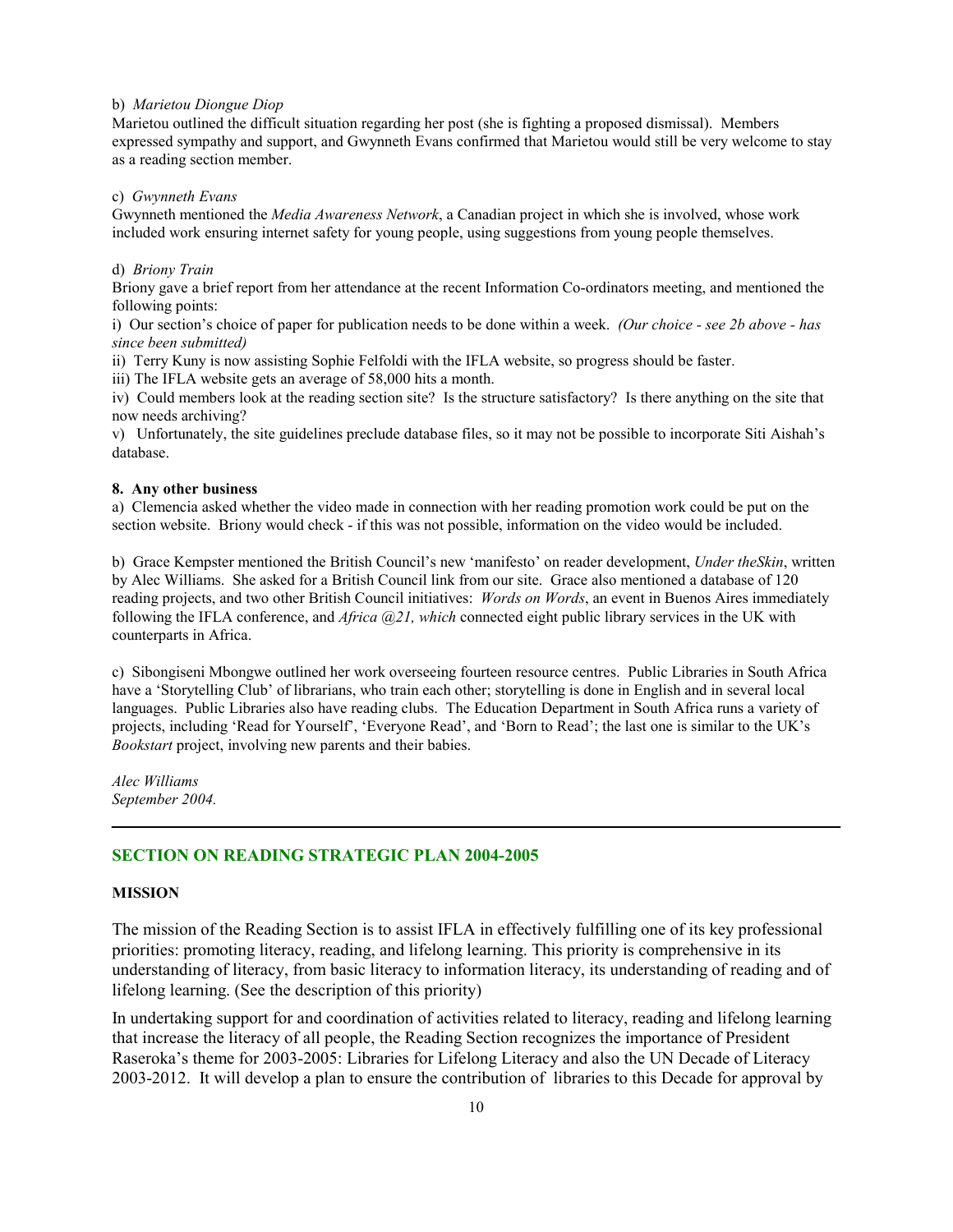## IFLA.

The nature of this professional priority ensures that strong programming related to research, education and training and best practice will, by extension, support the other priorities: supporting the role of libraries in society; defending the principle of freedom of information; preserving our intellectual heritage; developing library professionals; promoting standards, guidelines and best practices; representing libraries in the technological marketplace; providing unrestricted access to information; balancing the intellectual property rights of authors with the needs of users; and promoting resource sharing.

As literacy is the foundation of the work of all division and sections, the Reading Section welcomes the opportunity to work cooperatively. It is pleased to act in an advisory capacity to any section wishing to know more about the role of libraries in literacy and reading promotion programmes.

#### **GOALS:**

1. Help libraries worldwide develop projects and programmes that encourage and support literacy, reading, and lifelong learning.

## **Actions**

1.1 To distribute, demonstrate and promote the use of the brochure "Library-Based Literacy Programs: Some Practical Suggestions"; to promote its translation into all of IFLA's official languages and as many national languages, as possible; to make the translations accessible on the web; and, where possible, to support the printing of those in IFLA languages.

1.2 To develop a plan to be considered by the Governing Board to assist IFLA and its members to mark the UNESCO Decade of Literacy (2003-2012) and to ensure the contribution and recognition of libraries in research and the development and practice of literacy, reading and lifelong learning, taking into account the diversity of cultures, languages and economic and social circumstances.

1.3 To continue to develop, share the results, and possibly expand to other nations the "Book Centers" reading promotion project launched in 2001 by Russian and U.S. reading promoters with the support of the Open Society Institute (now the Pushkin Library Foundation).

1.4 To serve, through IFLANET and with links to and with other Web sites, as a clearinghouse for information about literacy and reading promotion projects/programmes and events worldwide.

2. Through meetings, discussion, research, publications, and widespread dissemination of information on IFLANET, encourage a better understanding of reading, literacy, and book culture in specific cultural milieus.

#### **Actions**

2. 1 To identify and encourage the sharing of best practices in the sponsoring of appropriate events and celebrations, in cooperation with other national and international cultural, literacy, and reading organizations (e.g., marking International Literacy Day (8 September) in cooperation with the International Reading Association and its national associations and the International Literacy Network; marking World Book and Copyright Day (23 April) in cooperation with UNESCO and its national commissions; and to honour specific achievements in the worlds of literacy and reading development in cooperation with the International Book Committee, the International Board for Books for Young People (IBBY) and other groups, such as the International Reading Association and its national/regional associations)

#### 2.2 To take part in the Division VII's Programme

2.3To plan a pre-conference seminar at the 2005 IFLA conference in Norway, in conjunction with another section, relevant to the interests and professional development needs of their members

2.4 To plan an open session at the 2005 IFLA conference in Norway on the theme "Libraries, Literacy and Partnership: Voyages and Discoveries."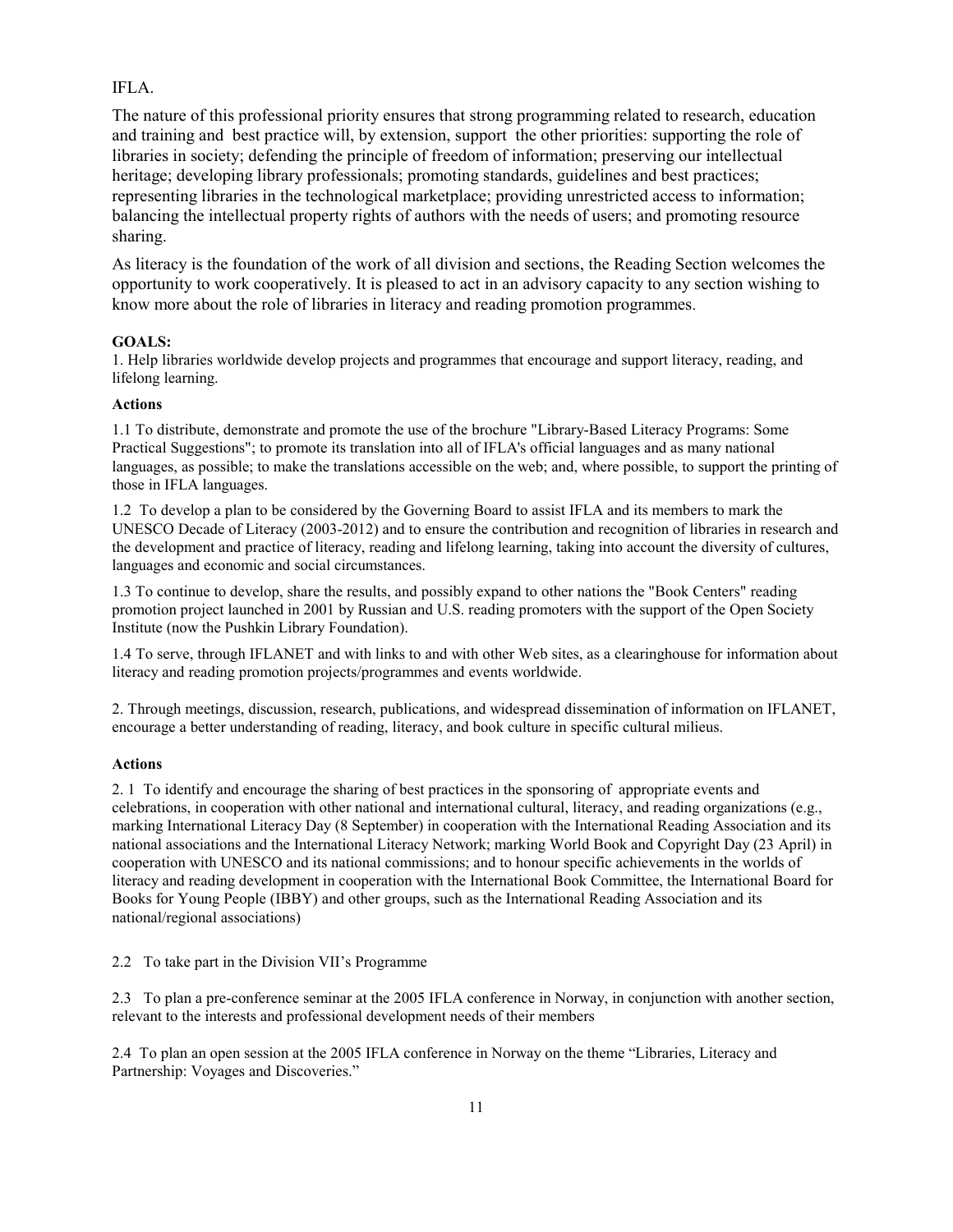2.5 To publish, in cooperation with the Center for the Book in the Library of Congress and the Pushkin Library Foundation, a reading promotion "handbook" that illustrates and describes good ideas for promoting reading from around the world.

3. Monitor, promote, and disseminate research and research results about reading, readers, reading promotion, literacy, and library services to readers.

#### **Actions**

3.1 Building on the Section's 2001-2002 survey of reader-centered services in public libraries, to encourage extending the research and research methodology to Spanish and Russian-speaking public libraries.

3.2 To continue and strengthen the "Reports on Current Research in Reading and Literacy" column in the Section on Reading Newsletter.

3.3 To ensure that the papers presented at the Reading Section's Open Session at the 2003 conference in Berlin are on IFLANET, and to encourage the publication of the papers as widely as possible in relevant journals and newsletters.

4. Increase membership on the Standing Committee and in the Section on Reading.

#### **Actions**

4.1 To update and publish on IFLANET and, if possible, in print versions, the Section's membership brochure. Eventually it should be available in all official IFLA languages.

4.2 To increase the Section's visibility by cooperating more actively with organizations outside IFLA and with IFLA units that have similar interests.

4.3 To systematically publicize the Section's activities and encourage more IFLA institutional members to join the Section on Reading.

December 2004

## **INTERNATIONAL OBSERVANCES AND FORTHCOMING EVENTS**

ONGOING

| March $(3rd$ Monday) | World Poetry Day<br><www.unesco.org creativity="" culture="" eng="" html="" literature="" poesie1.shtml=""></www.unesco.org> |
|----------------------|------------------------------------------------------------------------------------------------------------------------------|
| 2 April              | International Children's Book Day<br><www.ibby.org 04="" child.htm="" seiten=""></www.ibby.org>                              |
| 23 April             | World Book and Copyright Day<br><www.unesco.org bookday="" culture=""></www.unesco.org>                                      |
| 3 May                | World Press Freedom Day<br><www.un.org depts="" dhl="" press=""></www.un.org>                                                |
| 8 September          | International Literacy Day<br><www.unesco.org 97="" education="" educnews="" eng.htm="" lid=""></www.unesco.org>             |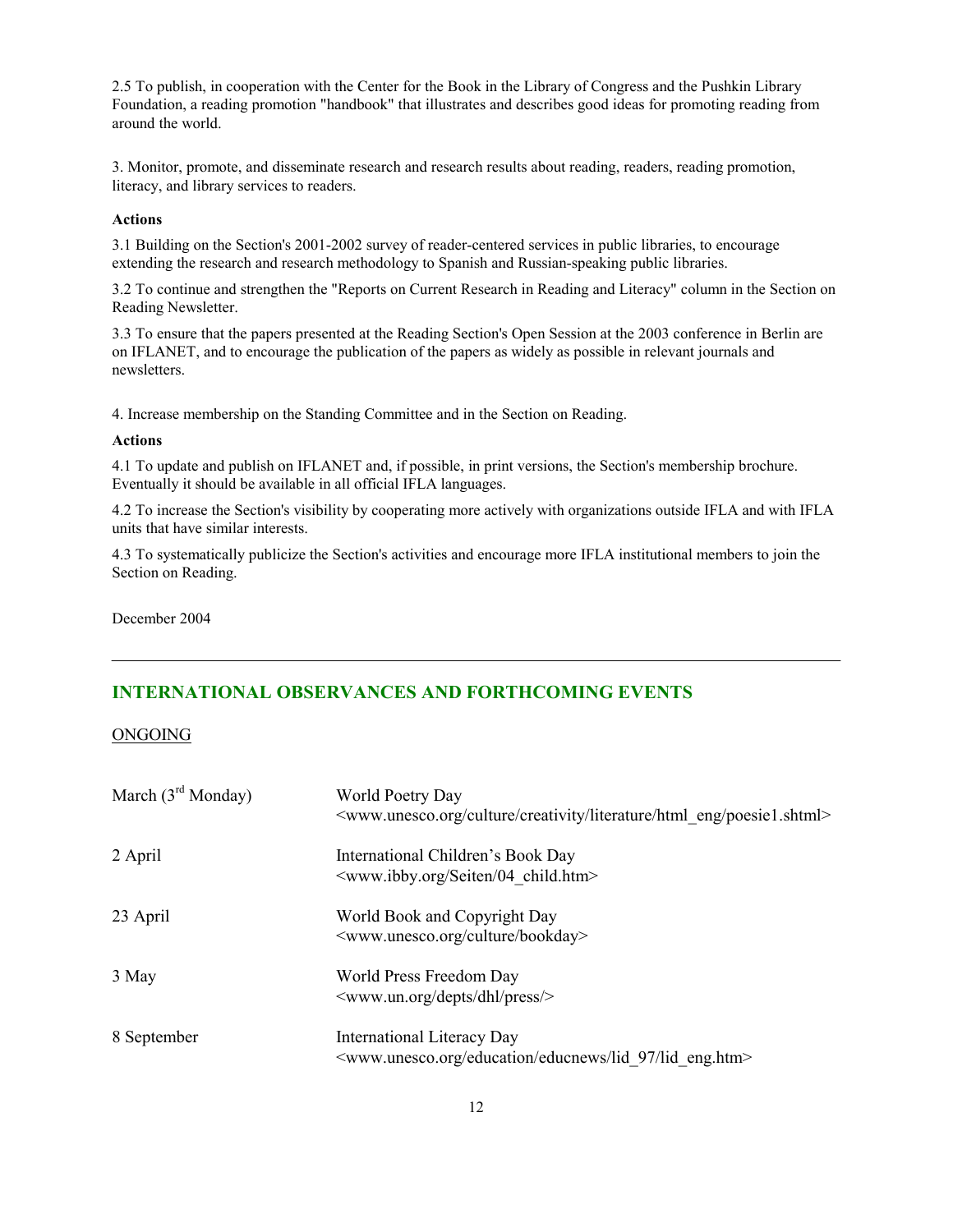2003 - 2012 United Nations Literacy Decade <portal.unesco.org/education/en/ev.php-URL\_ID=5000&URL\_DO=DO\_TOPIC&URL\_SECTION=201.html>

2005

| 31 July - 3 August | Zagreb, Croatia<br>European Conference on Reading<br><www.hcd.hr conference="" index.php=""></www.hcd.hr>                                                                               |
|--------------------|-----------------------------------------------------------------------------------------------------------------------------------------------------------------------------------------|
| 14 - 18 August     | Oslo, Norway<br>World Library & Information Conference/71 <sup>st</sup> IFLA general conference<br><www.ifla.org ifla71="" index.htm="" iv=""></www.ifla.org>                           |
| 22 - 26 August     | Ezulwini Valley, Swaziland<br>4 <sup>th</sup> Pan-African Conference on Reading for All<br><www.reading.org ccira_tour.pdf="" downloads="" meetings="" panafrican=""></www.reading.org> |
| 27 - 29 August     | Penang, Malaysia<br>LITCON 2005: The Fourth International Literacy Conference<br><www.reading.org 2005="" downloads="" flyer.pdf="" international="" litcon=""></www.reading.org>       |

#### **Programs and Research in the USA Related to the Interests of the Section on Reading** by Cindy Lombardo, Standing Committee Member

1. The first is the joint project of the Public Library Association and the Association for Library Service to Children (a division of ALA) called "Every Child Ready to Read  $@$  Your Library." The Web site is: www.pla.org/earlyliteracy.htm

This program targets the parents and caregivers of three age groups: early talkers (birth to 2); talkers (2 and 3 year olds); and pre-readers (4 and 5 year olds). Materials are contained in a kit that includes: training DVD and manual, resource notebook with a bibliography, brochures, four program videos [Born to Succeed, Hear & Say Reading, I Am Your Child, and Playing Around with Words), poster, cards for the "Say It Slow, Say It Fast" game, and bookmarks.

The cost for the kit is \$295.00. Questions can be referred to PLA/ALSC at 800/545-2433 extension 5752. I had planned to bring information brochures and order forms to the conference but all the information can be obtained on the website, including an extensive section on background research for the project as well as examples of the impact this program has had in various communities across the country.

2. The Ohio Department of Education has developed a series of booklets for parents and caregivers that deal with the new state standards for education, including reading and preparing for kindergarten. These booklets include sections on various aspects of language arts (phonetic awareness, word recognition and fluency, acquisition of vocabulary, the reading process, and reading applications for both informational and literary text). The Web site is: www.OhioAcademicStandards.com . Toll free number to request copies is: 1/877/OHIOEDU. Development and printing of the booklets was funded by the US Department of Health and Human Services Head Start Collaborative Project.

3. Battelle for Kids (a learning partnership of the Ohio Business Roundtable) publishes "How to Help Your Child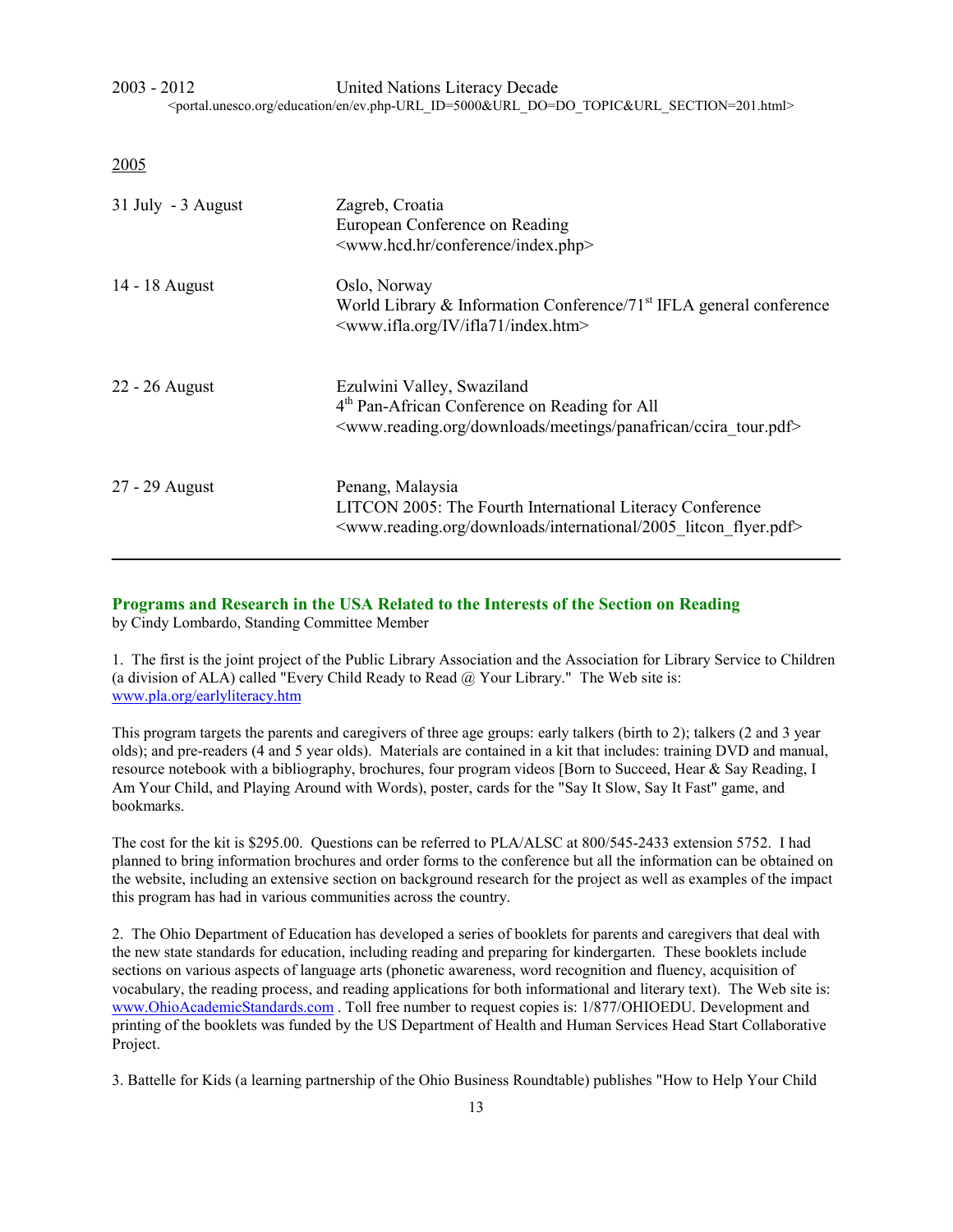Succeed in School: A Guide for Parents and Families--Reading and Writing K-12). This is a very attractive and user-friendly full color publication that provides an overview of the English Language Arts Standards with specific activities for each grade level and a list of resources. Copies can be ordered by calling 614/469-5966.

4. There is an article in the January/February 2004 issue of Public Libraries titled "Mother Goose on the Loose: Applying Brain Research to Early Childhood Programs in the Public Library" written by Betsy Diamant-Cohen that describes a very successful program in place at the Enoch Pratt Public Library in Baltimore for children from birth to age 5 along with their parents.

5. The Web site (www.BuildLiteracy.org) is administered by the ALA Office for Literacy and Outreach Services and is funded by Verizon. The Web site features first-hand information about how public libraries and literacy programs work together to build stronger community-based literacy partnerships. This is an outstanding resource for locating literacy coalitions around the country and learning what they offer.

6. The Arlington County (Virginia) libraries have partnered with Reading Rockets (www.readingrockets.org) to help parents find strategies to assist their children in becoming better readers. The contact person in Arlington is Sharon Grover, Youth Services Collection Specialist. Sharon can be reached via phone at 703/228-5980 or by email to sgrove@arlingtonva.us.

7. A colleague recommends "The Role of After School Programs in Children's Literacy Development" by Julie Spielberger and Robert Halpern. Chapin Hall Center for Children at the University of Chicago, 2002.

8. Native American children in central and northern New Mexico will soon tune in to custom-made programs of the PBS show "Between the Lions." A \$750,000 federal grant paid for a collaborative effort among the Taos Pueblo Head Start, WGBH in Boston, and a local public television station (KNME-TV) to produce 15-minute segments for 4-7 year olds that focus on literacy of Pueblo, Apache, and Navajo populations. The broadcasts are designed to reinforce the literacy curriculum in schools and introduce phonics instruction for at-risk preschoolers in local Head Start programs.

9. The National Urban League [\(http://www.nul.org/programs/education/read-rise.html\)](http://www.nul.org/programs/education/read-rise.html) has produced a new, free early literacy magazine aimed at improving reading achievement among African-American children by educating parents on child development and giving them activities and resources to boost their children's reading skills. The first issue of *Read and Rise* will be available in December.

Other Programs

www.tdwaterhouse.com/firstbook

(This is a program developed by TD Waterhouse designed to donate 50,000 new books to disadvantaged children and youth--in essence a virtual book drive. Cool concept!)

scarlettg@booksontape.com

(Contact for a free 12-page booklet called "Audiobooks & Literacy: An Educator's Guide to Utilizing Audiobooks in the Classroom" that describes the benefits of listening to stories and provides practical suggestions on how to use these tools in the classroom.)

## **Reading Promotion at Book Aid International(BAI)**

by Robert Sarjant, Standing Committee Associate Member

One of BAI's current goals is to support our partner libraries to reach out into their communities to attract readers, and to promote reading as the basis for education and the creation of independent learners and citizens. In the last year, BAI has developed several new initiatives to help make this goal a reality:

1.East African Book Development Association (EABDA) Reading Tents Project: BAI is currently working with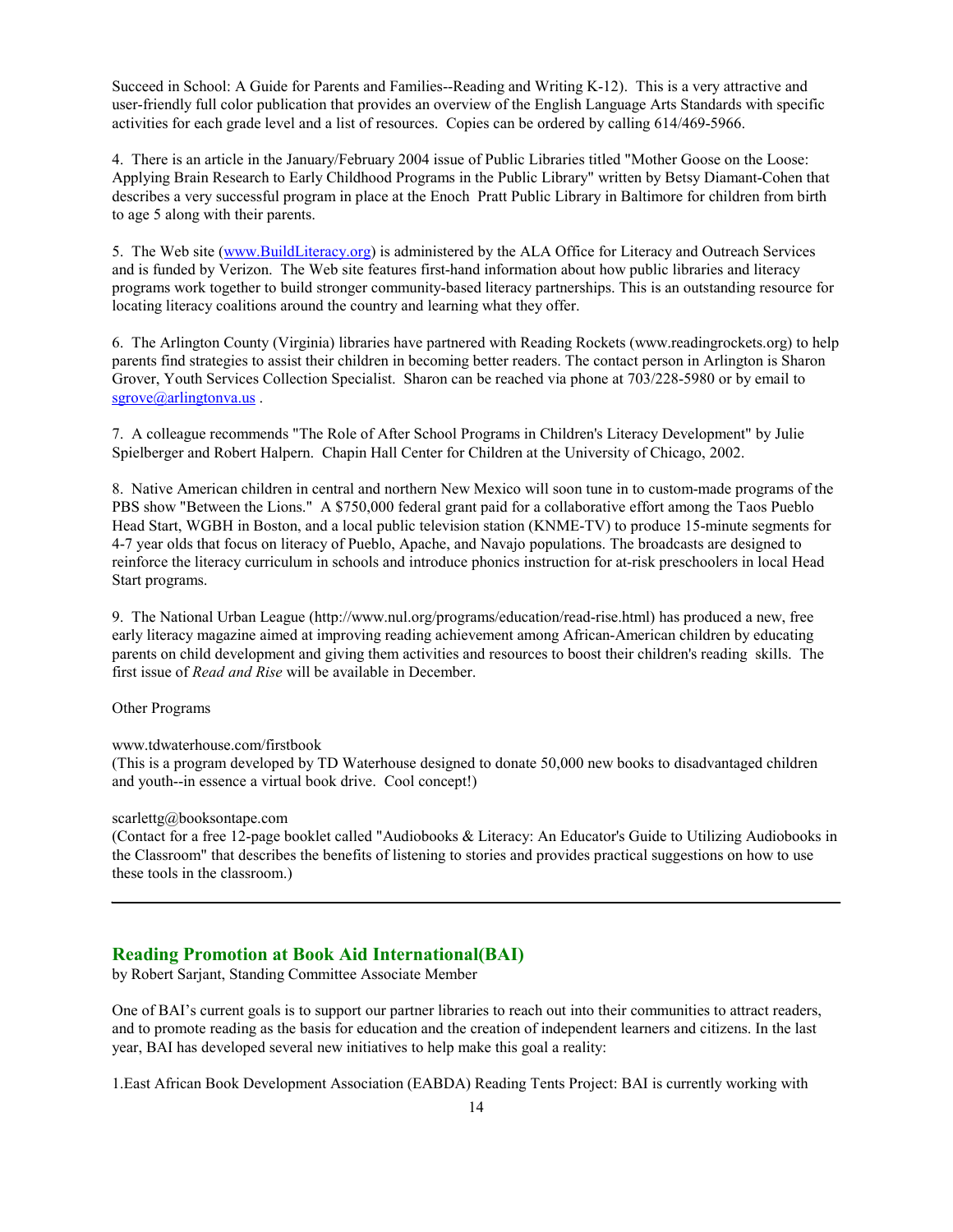EABDA to support this project through book provision, training in reading promotion, and identifying best practice in running reading tents. It is taking place in Uganda, Tanzania and Kenya, and the emphasis is on making reading fun. Activities such as storytelling, drama and art, as well as reading, are able to take place in an informal relaxed setting (we have also put in a proposal to develop a reading promotion project in Uganda to include training for teachers, the development of a book box system in two rural disadvantaged districts, and reading tents for sensitisation - we await news on the funding for this)

2. Reading Around the World: On World Book Day, BAI organised another Reading Around the World bringing together children from 10 partner libraries and 10 in the UK. Children from countries as far apart as Namibia, Palestine and Mongolia used the book *The Encyclopaedia Of People* published by Dorling Kindersley to explore their culture and learn about other countries.

3. Training for partner librarians: Librarians from our partner libraries are able to come to BAI as part of our Exchanges and Training Programme. As well as selection of books, they are able to get training in the UK. For example, Victoria Anthony, a children's librarian from Sierra Leone was recently able to spend some time with Essex libraries, renowned in the UK for leading the way in reader development initiatives. She also attended a British Council workshop on Children as Readers, funded by Reed Elsevier, as part of the project below.

4. Supporting reading communities in Sierra Leone and Namibia: Reed Elsevier have agreed to initial funding for this project. Both these countries have large disadvantaged populations recovering from recent histories of turmoil and civil war. Reading promotion activities will take place on special days such as World Book Day, World Aids Days or Family Days. Training and books will be provided, including purchase of African books if funding is secured longer term.

5. Outside of reading promotion, but of interest to this section, we are also raising awareness on best practice in book donations with CODE, the Sabre Foundation and UNESCO. For example, CODE will be highlighting the issue at the next IRA Africa Reading for All conference in Swaziland, 2005. We also hope to produce simple guidelines that will help all interested parties target donations to need, modelled on the Reading Section's Literacy guidelines.

A Reading Promotion page features in our newsletter, BookLinks, available on our Web site - see www.bookaid.org

For more information on these projects, please contact robert.sarjant@bookaid.org

## **IFLA SECTION ON READING STANDING COMMITTEE MEMBERS AND ASSOCIATE MEMBERS**

Standing Committee Members:

| <b>Rustem Aygistov</b>       | Russia  | chamber@aha.ru                          |
|------------------------------|---------|-----------------------------------------|
| John Cole                    | U.S.A.  | icole@loc.gov                           |
| Jeremie Desjardins           | France  | jeremie.desjardins@culture.gov.fr       |
| <b>Marietou Diongue Diop</b> | Senegal | $\text{mddiop}(a)\text{ucad}.\text{sn}$ |
| Elke Dreisbach               | Germany | elke.dreisbach@uni-hamburg.de           |
| Gwynneth Evans               | Canada  | gwynnethevans@sympatico.ca              |
| Ivar Haug                    | Norway  | ivarha@vfk.no                           |
| Martine Jan                  | France  | mjan@cg77.fr                            |
| Justin Kiyimba               | Uganda  | kyulib@utlonline.co.ug                  |
| Cindy Lombardo               | USA     | lombarcy@oplin.org                      |
| Catharina Stenberg           | Sweden  | catharina.stenberg@hb.se                |